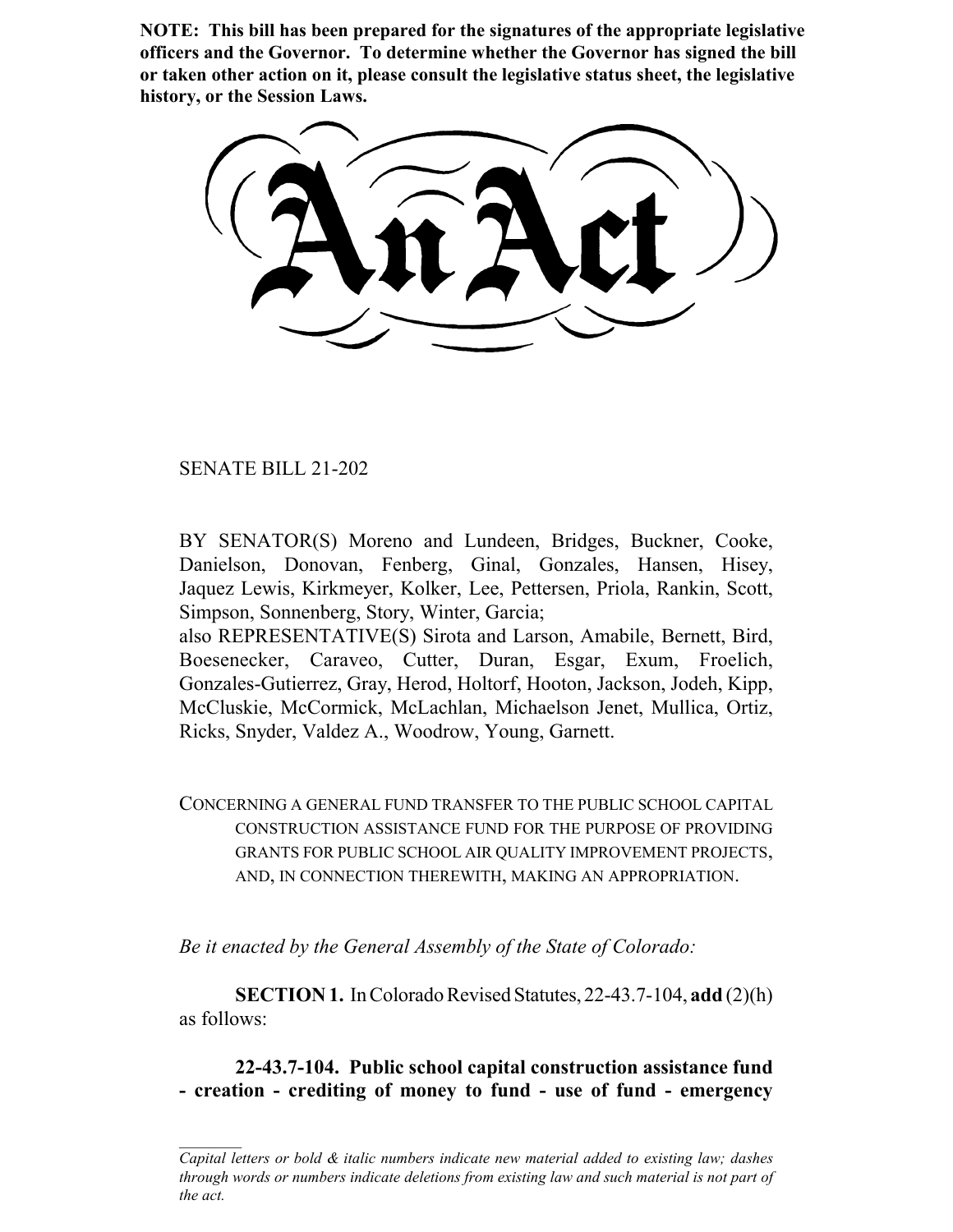**reserve - creation - reserve account - creation and use.** (2) (h) ON THE EFFECTIVE DATE OF THIS SUBSECTION  $(2)(h)$ , IF POSSIBLE, OR AS SOON AS POSSIBLE THEREAFTER, THE STATE TREASURER SHALL TRANSFER TEN MILLION DOLLARS FROM THE GENERAL FUND TO THE ASSISTANCE FUND. NOTWITHSTANDING SUBSECTION  $(3)(a)$  OF THIS SECTION, THE MONEY TRANSFERRED PURSUANT TO THIS SUBSECTION (2)(h) SHALL BE USED ONLY TO PROVIDE FINANCIAL ASSISTANCE IN THE FORM OF GRANTS AS AUTHORIZED IN SECTION 22-43.7-109 (15).

**SECTION 2.** In Colorado Revised Statutes, 22-43.7-109, **amend** (9) introductory portion; and **add** (15) as follows:

**22-43.7-109. Financial assistance for public school capital construction - application requirements - evaluation criteria - local match requirements - technology grants - career and technical education capital construction grants - rules - definitions - repeal.** (9) Except as otherwise provided in subsection  $(10)$  SUBSECTIONS (10) AND (15) of this section, the board may recommend, and the state board may approve financial assistance that does not involve a lease-purchase agreement for or recommend to the capital development committee the approval of financial assistance that involves a lease-purchase agreement for a public school facility capital construction project only if the applicant provides matching moneys in an amount equal to a percentage of the total financing for the project determined by the board after consideration of the applicant's financial capacity, as determined by the following factors:

(15) (a) (I) THE BOARD SHALL USE MONEY TRANSFERRED FROM THE GENERAL FUND TO THE ASSISTANCE FUND PURSUANT TO SECTION 22-43.7-104 (2)(h) ONLY TO PROVIDE FINANCIAL ASSISTANCE IN THE FORM OF GRANTS FOR PUBLIC SCHOOL AIR QUALITY IMPROVEMENT PROJECTS.THE BOARD SHALL PRIORITIZE GRANT AWARDS BASED ON GRANT APPLICANTS' MATCHING MONEYS PERCENTAGES CALCULATED PURSUANT TO SUBSECTION (9) OF THIS SECTION, WITH APPLICANTS WITH THE LOWEST MATCHING MONEYS PERCENTAGES HAVING THE HIGHEST PRIORITY AND APPLICANTS WITH THE HIGHEST MATCHING MONEYS PERCENTAGES HAVING THE LOWEST PRIORITY, AND SHALL NOT ISSUE GRANTS AS REIMBURSEMENT FOR PUBLIC SCHOOL AIR QUALITY IMPROVEMENT PROJECTS FUNDED OR COMPLETED BEFORE APRIL 1, 2021. NOTWITHSTANDING THE MATCHING MONEYS REQUIREMENT SPECIFIED IN SUBSECTION (9) OF THIS SECTION, MATCHING MONEYS ARE NOT REQUIRED FOR GRANTS ISSUED PURSUANT TO THIS

PAGE 2-SENATE BILL 21-202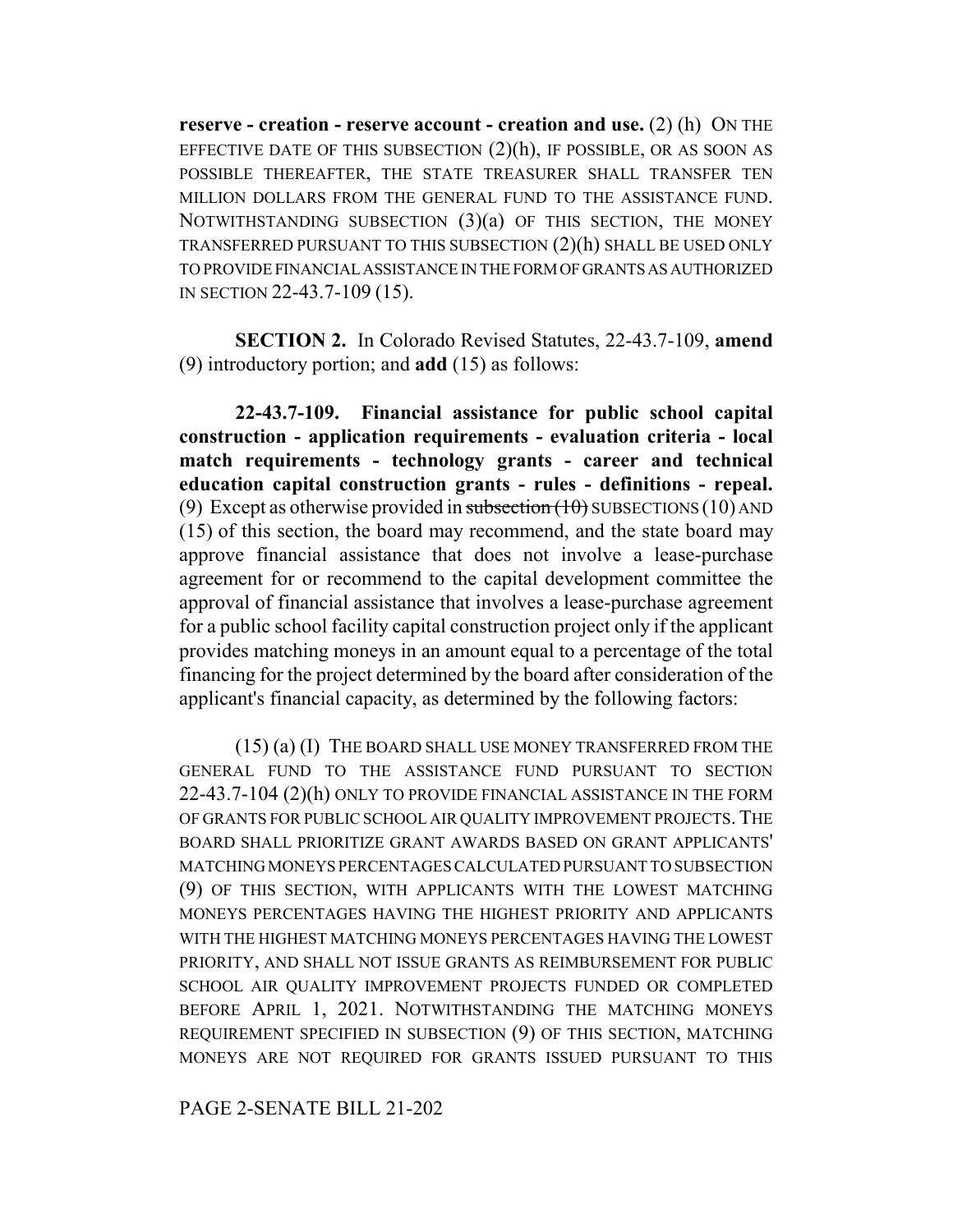SUBSECTION (15).

(II) AS USED IN THIS SUBSECTION (15), "PUBLIC SCHOOL FACILITY AIR QUALITY IMPROVEMENT PROJECT" MEANS A PROJECT THAT INVOLVES THE ACQUISITION, REPAIR, MAINTENANCE, OR UPGRADING OF PORTABLE HIGH-EFFICIENCY PARTICULATE AIR FANS OR FILTRATION SYSTEMS. FOR PURPOSES OF THIS PART 1, AND NOTWITHSTANDING SUBSECTION  $(1)(a)$  OF THIS SECTION, A PUBLIC SCHOOL AIR QUALITY IMPROVEMENT PROJECT IS DEEMED TO BE PUBLIC SCHOOL FACILITY CAPITAL CONSTRUCTION THAT IS ELIGIBLE FOR FINANCIAL ASSISTANCE.

(b) NOTWITHSTANDING SUBSECTION (7)(a) OF THIS SECTION OR ANY OTHER PROVISION OF THIS PART 1, THE BOARD HAS THE SOLE POWER TO MAKE GRANTS PURSUANT TO THIS SUBSECTION (15) AND IS NOT REQUIRED TO OBTAIN THE APPROVAL OF THE STATE BOARD OR ANY OTHER ENTITY BEFORE MAKING SUCH GRANTS.

(c) THE BOARD SHALL REPORT TO THE GENERAL ASSEMBLY REGARDING THE GRANTS MADE PURSUANT TO THIS SUBSECTION (15) DURING THE DEPARTMENT'S 2022 DEPARTMENTAL PRESENTATION TO LEGISLATIVE COMMITTEES OF REFERENCE REQUIRED BY SECTION 2-7-203. THE REPORT MUST INCLUDE:

(I) A LIST THAT IDENTIFIES AND BRIEFLY DESCRIBES EACH GRANT AND SETS FORTH THE AMOUNT OF EACH GRANT;

(II) AN ESTIMATE OF THE TOTAL NUMBER OF STUDENTS LIKELY TO BENEFIT FROM THE GRANTS; AND

(III) ANY OTHER INFORMATION REGARDING THE GRANTS THAT THE BOARD BELIEVES WILL BE INFORMATIVE FOR THE COMMITTEES.

(d) THIS SUBSECTION (15) IS REPEALED, EFFECTIVE JULY 1, 2023.

**SECTION 3. Appropriation.** For the 2020-21 state fiscal year, \$10,000,000 is appropriated to the department of education for use by the public school capital construction assistance board. This appropriation is from the public school capital construction assistance fund created in section 22-43.7-104 (1), C.R.S. To implement this act, the public school capital construction assistance board may use this appropriation for grants

PAGE 3-SENATE BILL 21-202